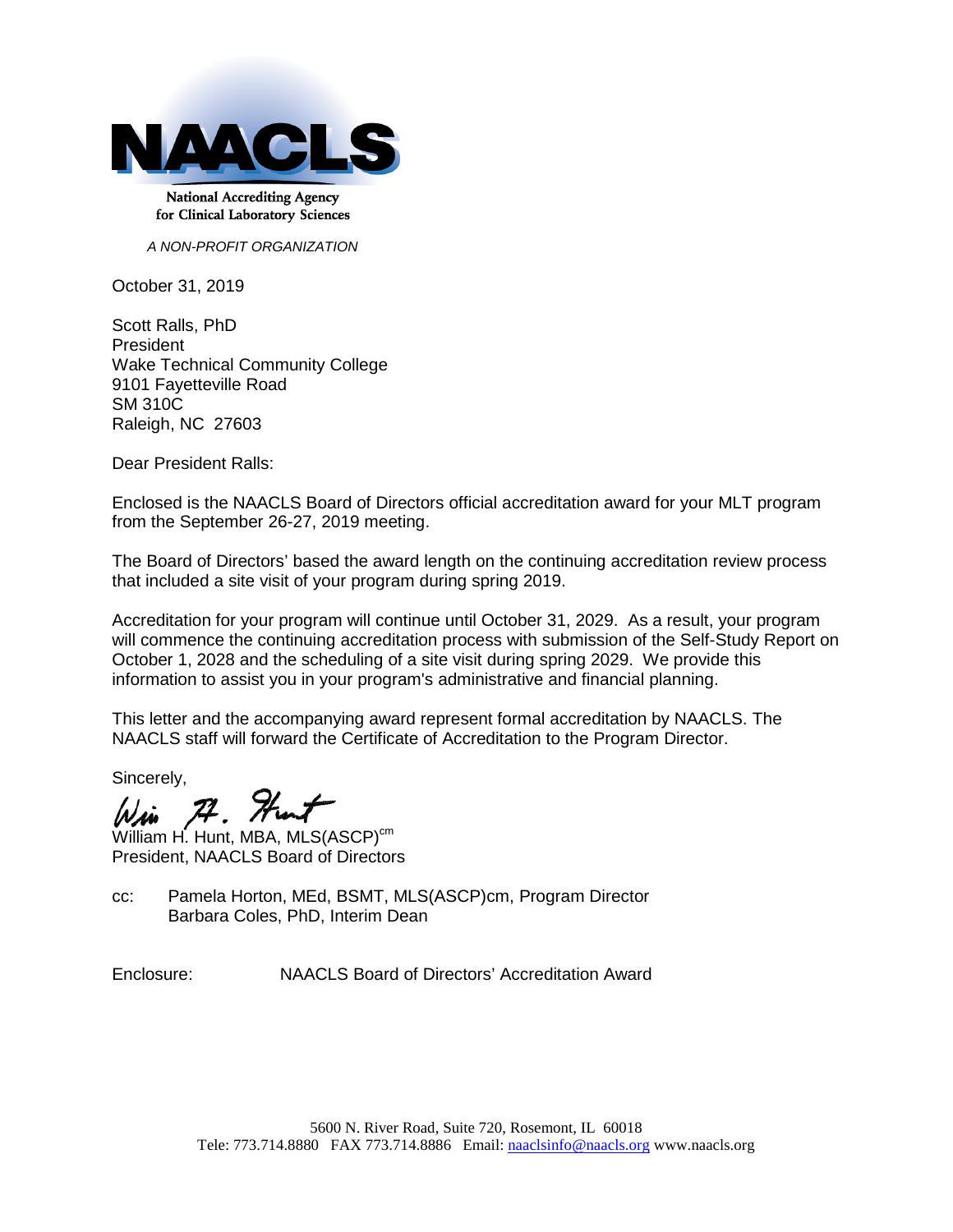## *NAACLS BOARD OF DIRECTORS' ACCREDITATION AWARD*

The Medical Laboratory Technician Program of **Wake Technical Community College** in **Raleigh, NC,** is awarded **Continuing Accreditation for ten (10) years.**

A Year 5 Interim Report must be submitted to the NAACLS office no later than **October 1, 2023**.

The Interim Report must include the following:

- 1. Summary of last five years of annual reporting
- 2. Narrative on how outcomes measures are analyzed and used in program assessment and continuous quality improvement of the program (outcomes measures that cannot be quantitatively analyzed are to be included in this narrative). The results of program outcomes measures and assessment must include findings from graduate and employer feedback and be:
	- Reflected in ongoing curriculum development, resource acquisition/allocation, and program modification.
	- Analyzed to demonstrate the effectiveness of any changes implemented.
- 3. Narrative summary of changes, if any, that occurred within the program since the previous award. These could include but are not limited to changes in resources, education delivery modes, relevant partnerships, or other.

Programs that are required to provide an Annual Report Action Plan as part of NAACLS' Annual Reporting process (refer to the *NAACLS Guide to Accreditation and Approval*) must submit additional required materials as part of the "Year 5 Interim Report".

*An unsatisfactory "Year 5 Interim Report" will result in a requested Progress Report within six to twelve months, possible probationary accreditation, and possible elimination of a ten-year accreditation award after the next review.*

*Failure to submit the required report by the due date may result in Administrative Probation.*

Pamela Horton, MEd, BSMT, MLS(ASCP)cm is recognized as Program Director.